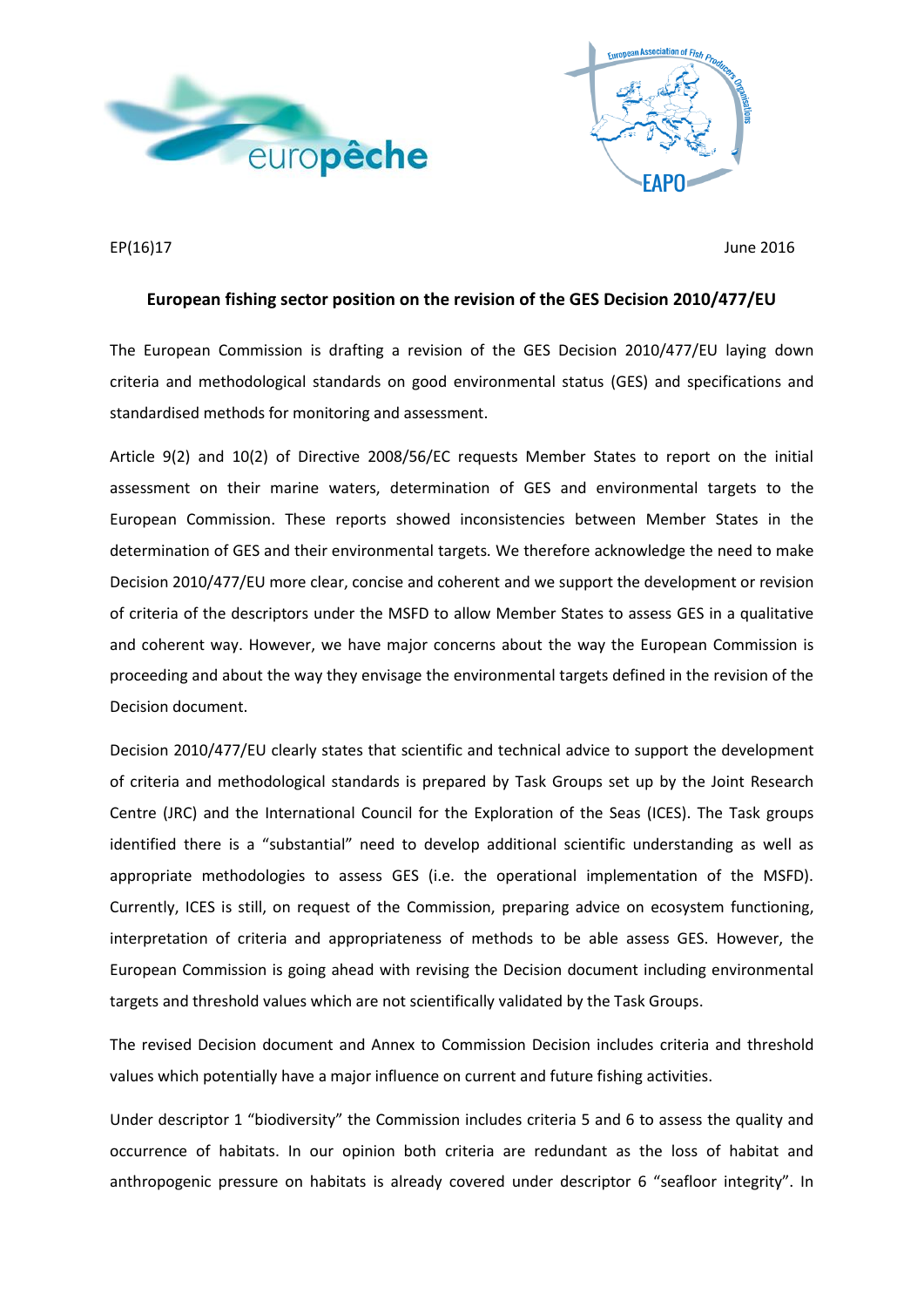addition, the quantitative levels 5% and 30% are not scientifically established threshold values and suggest that distribution and spatial extent of each habitat type (and then, for all habitat types) is known and accurately mapped, which is far from being true. Moreover criterion 6 suggests that 70% of the assessed habitats, including pelagics, is un-impacted, indirectly meaning closed for all human activities. Fishermen have built up knowledge on the annual migrations between spawning and feeding areas of their target species and can to some extent predict the large scale patterns in resource availability. On a smaller scale, however, fish most likely aggregate in response to their food or other natural variations, which may only persist for a period of a few days up to two weeks. Predicting the location of these patches is much more difficult and fishers have to sample the environment to find them. When closing 70% for all activities there is a great concern good fishing grounds will be closed, having a major economic impact on the fisheries. The thresholds values set for both criteria 5 and 6 are clearly out of proportion. If such threshold values are to be used they should be supported by scientific advice as well as a socioeconomic impact analysis.

In descriptor 3 on populations of commercially exploited species, criterion 2 refers to achieving a spawning stock biomass (SSB) above biomass levels capable of producing maximum sustainable yield. The Decision document states "Where an analytical assessment allows the estimation of SSB, the reference value reflecting full reproductive capacity is SSBMSY". SSBMSY, however is a nonmeaningful concept in the context of the multispecies contexts in which marine fisheries take place. Stocks that are being fished cannot all be at (or above) SSBMSY at the same time. That is because the stocks will impact each other due to predator-prey interactions. So although Fmsy can to some extent be estimated in a single species context (dependent on assumptions of selectivity and natural mortality), the consequences of that fishing mortality is largely dependent on the incoming recruitment and abundance (or absence) of potential predators in the environment. This is one of the reasons why the ICES MSY approach explicitly excludes SSBMSY as a potential threshold value to be obtained for all assessed species. In order to fulfil criterion 2 ICES recommends that SSB  $\ge$ MSYBtrigger, where MSYBtrigger marks the lowest boundary associated with SSBMSY. The change from using SSBMSY to MSYBtrigger under criterion 2 is essential if the aim of the MSFD is to have all stock achieving GES.

Criterion 3 "healthy age- and size-distribution" poses another challenge for the fishing industry. The Commission recently requested ICES to advise on the utility of selected indicators and reference levels for application in the GES framework. ICES could not provide conclusive advice as there was no agreement among the experts whether the selectivity indicators were suitable for the assessment of GES, but stated that the current selectivity indicators should not be used as part of the GES assessment in 2018 and require further development. In our opinion, the development of such an